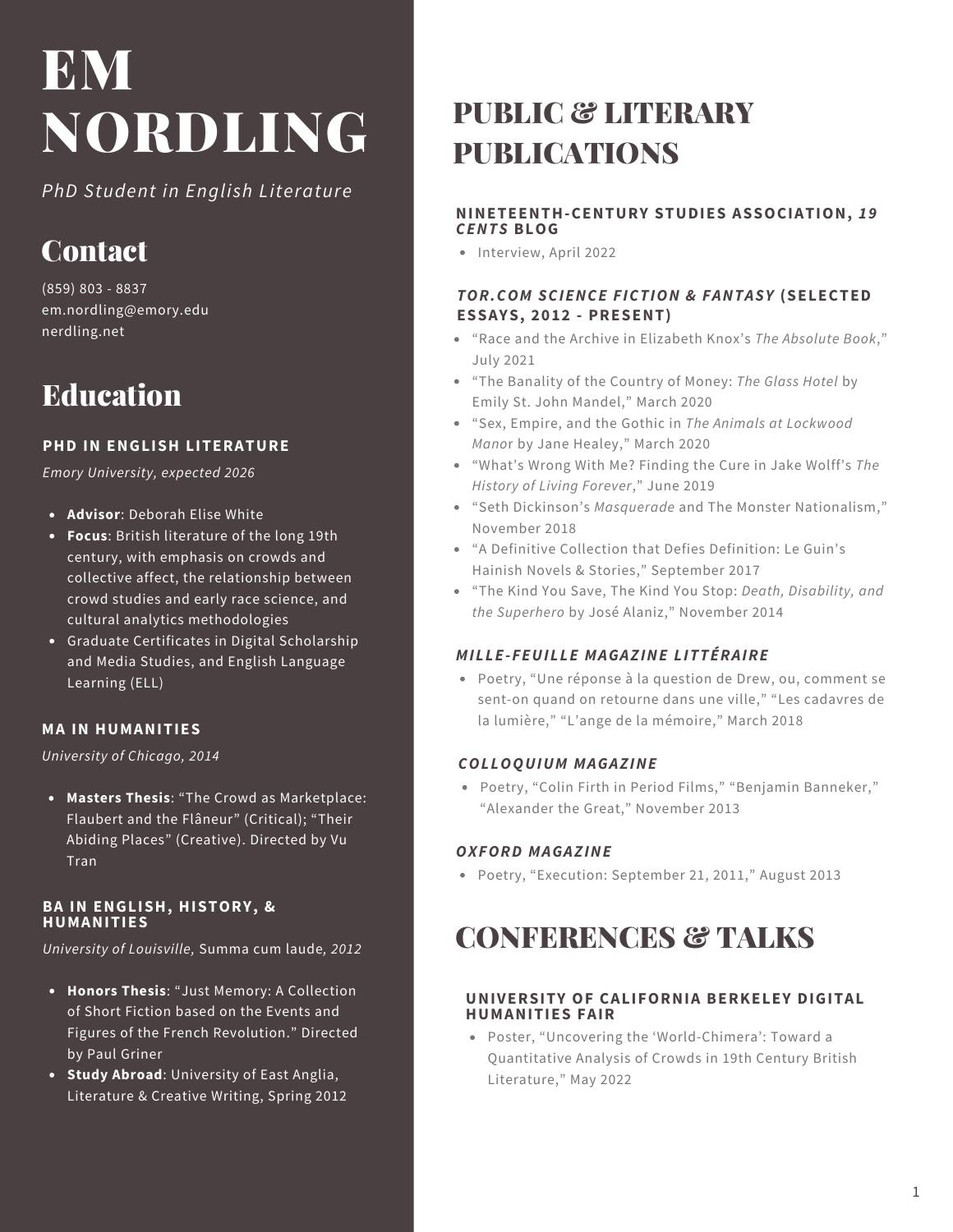*PhD Student in English Literature*

# **Contact**

(859) 803 - 8837 em.nordling@emory.edu nerdling.net

#### **NINETEENTH-CENTURY STUDIES ASSOCIATION "RADICALISM AND REFORM" CONFERENCE**

Presenter, "Punch-drunk Mr. Brooke and the Carnivalization of Political Discourse in *Middlemarch*," March 2022

#### **EMORY UNIVERSITY COLLOQUY SERIES**

Presenter, "Punching Down: Images and Affects of Disorder, and the Victorian Press in *Middlemarch*," October 2021

#### **UNIVERSITY OF CHICAGO WORKS IN PROGRESS CONFERENCE**

Presenter, "Their Abiding Places," March 2014

#### **KENTUCKY PHILOLOGICAL ASSOCIATION CONFERENCE**

Presenter, "Art in the Age of Genetic Reproduction: Creativity & Capital in *Never Let Me Go*," March 2013

# AWARDS & HONORS

## **NINETEENTH-CENTURY STUDIES ASSOCIATION**

Student Travel Grant, March 2022

## **LANEY GRADUATE STUDENT COUNCIL**

Student Travel Grant, March 2022

## **CARNEGIE CENTER**

1st place, LGBT Writing Award, February 2013

## **SARABANDE BOOKS**

2nd place and Honorable Mention, Flo Gault Student Poetry Competition, November 2011

## **UNIVERSITY OF LOUISVILLE**

1st place, Leon V. Driskell Creative Writing Award, August 2008

# TEACHING EXPERIENCE

## **EMORY UNIVERSITY**

*Instructor, 2022 – present*

ENGRD 101: First Year Writing: Memory, History, and Archives: Writing Through Time, Fall 2022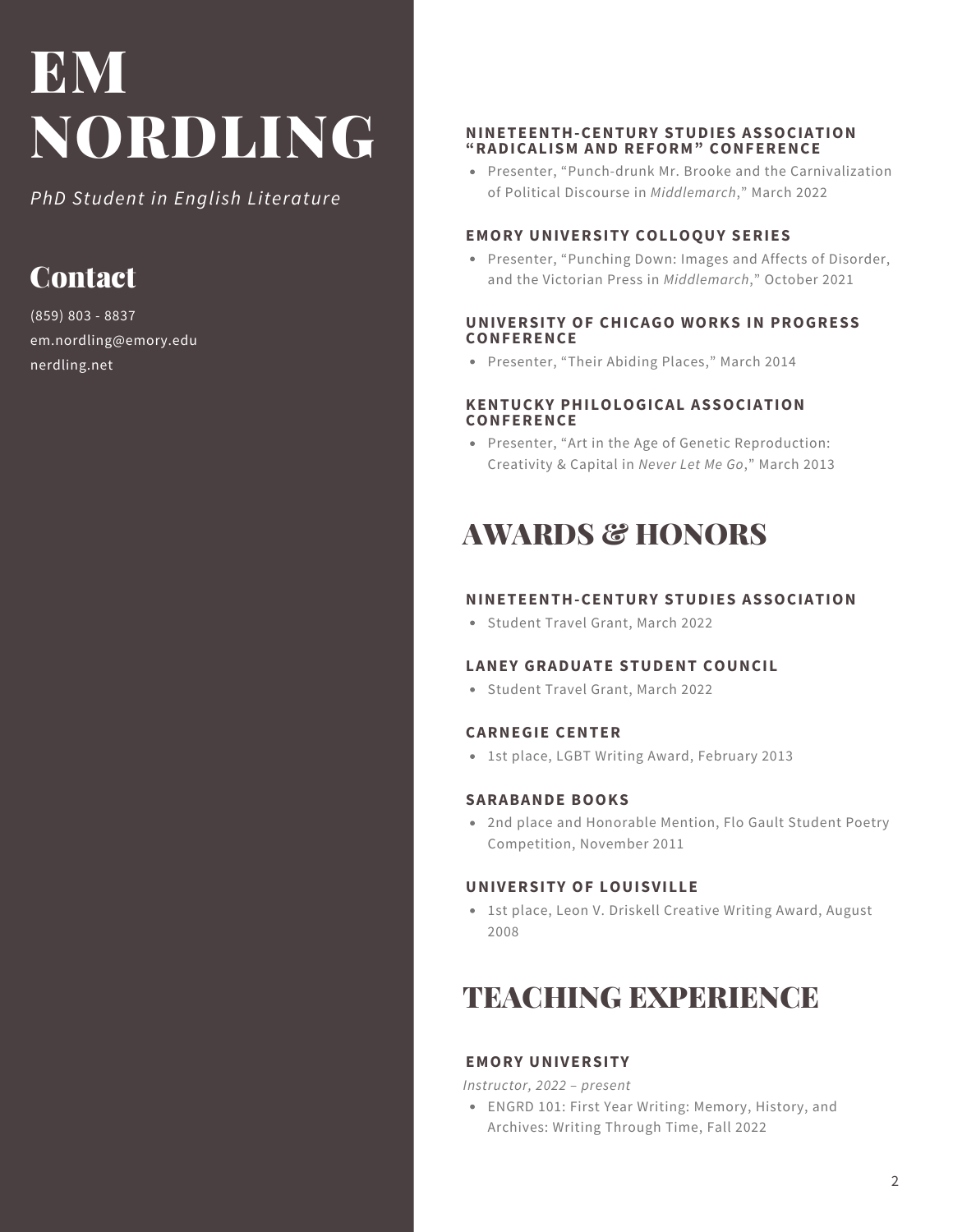*PhD Student in English Literature*

# **Contact**

(859) 803 - 8837 em.nordling@emory.edu nerdling.net

*Teaching Assistant, 2021 – 2022*

- ENG 256: British Literature Since 1660, Spring 2022
- ENG 255: British Literature Before 1660, Fall 2021

#### *Visiting Lecturer, 2021 – 2022*

- MUS 370: Digital Musicology (series of 4 guest lectures and workshops on Optical Character Recognition and cultural analytics), Spring 2022
- ENGRD 101: First Year Writing: Technology and Society (guest lecture on "Historiography and Video Games"), Fall 2021

# LIBRARY & DIGITAL SCHOLARSHIP EXPERIENCE

#### **EMORY UNIVERSITY CENTER FOR DIGITAL SCHOLARSHIP, SOUNDING SPIRIT RESEARCH LAB**

*Research Data Associate, 2021 – present*

#### **EMORY UNIVERSITY ROSE RARE BOOKS & ARCHIVES LIBRARY**

*Research Assistant, 2021 – 2022*

#### **UNIVERSITY OF LOUISVILLE COOPERATIVE CONSORTIUM FOR TRANSDISCIPLINARY SOCIAL JUSTICE RESEARCH**

*Research Manager, 2018 – 2020*

#### **DEPAUL UNIVERSITY RICHARDSON LIBRARY, TECHNICAL SERVICES**

*Acquisitions Ordering Assistant, 2017 – 2018*

#### **SCHOOL OF THE ART INSTITUTE OF CHICAGO FLAXMAN LIBRARY, DIGITAL SERVICES**

*Senior Cataloging & Metadata Assistant, 2015 – 2017*

#### **THE NEWBERRY LIBRARY, DIGITAL INITIATIVES & SERVICES**

*Intern, 2016*

#### **UNIVERSITY OF CHICAGO REGENSTEIN LIBRARY, DATA MANAGEMENT SERVICES**

*Data Management Assistant, 2015*

#### **UNIVERSITY OF CHICAGO REGENSTEIN LIBRARY, SPECIAL COLLECTIONS**

*Rare Books Assistant, 2013 – 2014*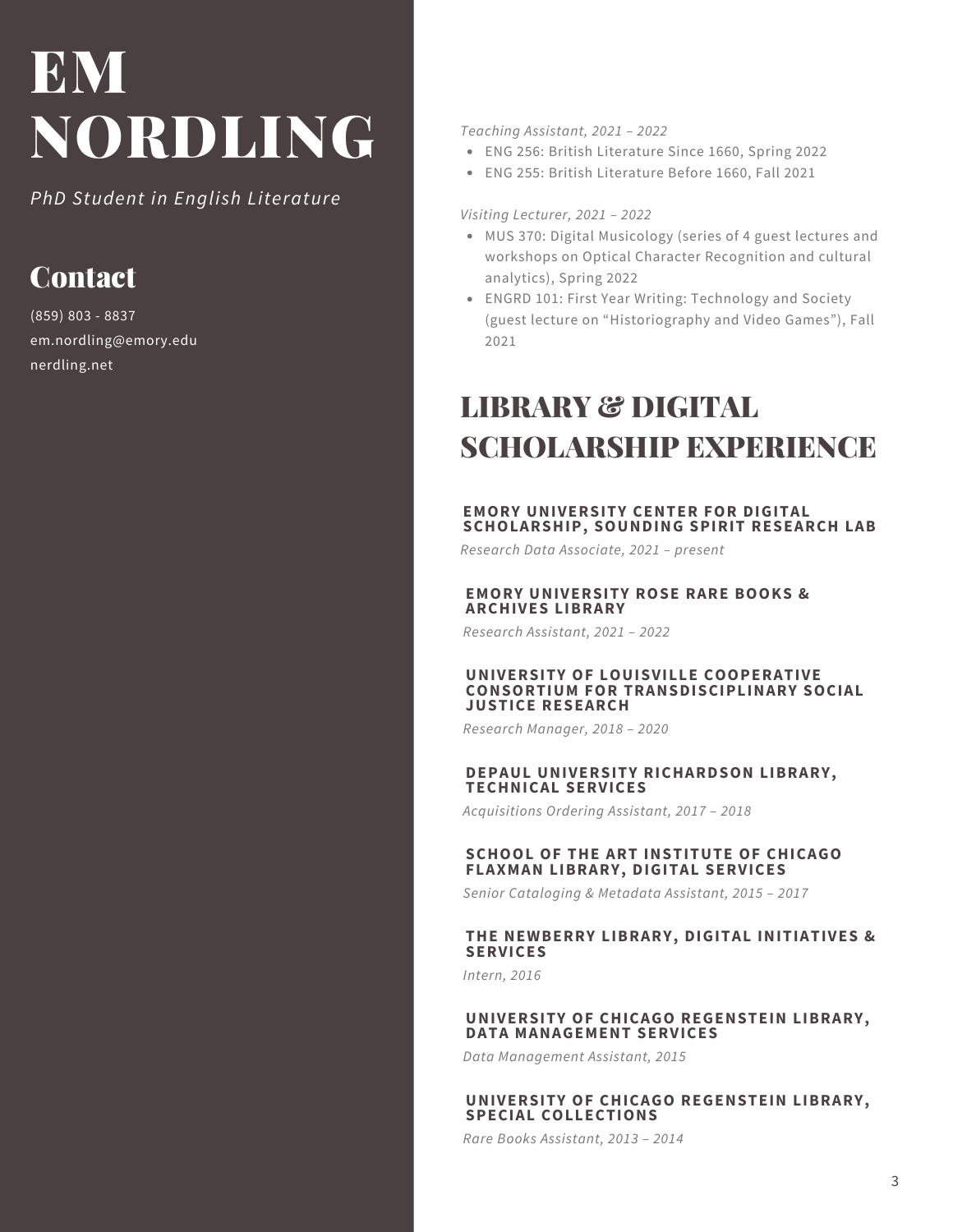*PhD Student in English Literature*

# **Contact**

(859) 803 - 8837 em.nordling@emory.edu nerdling.net

# EDITORIAL EXPERIENCE

# *THE WHITE SQUIRREL* **LITERARY MAGAZINE**

*Editor, 2009 – 2010 Editor-in-Chief, 2011*

**BROWNE AND MILLER LITERARY ASSOCIATES** *Intern, 2014*

*THE MIRACLE MONOCLE* **LITERARY MAGAZINE** *Editorial Intern, 2011*

# LANGUAGE & TECHNICAL **SKILLS**

#### **FRENCH**

• Reading and writing proficiency

## **PYTHON**

Basic proficiency in textual analytics

## **ILS & DATABASE MANAGEMENT SOFTWARE**

- Proficiency and experience in ArtStor/Shared Shelf, ContentDM, Horizon ILS, Internet Archive, Kuali OLE ILS, OCLC Connexion, and Voyager ILS
- Proficiency and experience with Dublin Core, Getty vocabularies, Library of Congress classification, and Marc/MarcXML

# PROFESSIONAL SERVICE

## **EMORY UNIVERSITY GRADUATE ENGLISH ADVISORY COMMITTEE**

*Student Representative, 2021 – present*

## **UNIVERSITY OF LOUISVILLE COMMISSION ON DIVERSITY AND RACIAL EQUALITY**

*Campus Environment Team Staff Representative, 2019 – 2020*

## **KENTUCKY SCHOLASTIC WRITING AWARDS**

*Judge, 2012 – 2020*